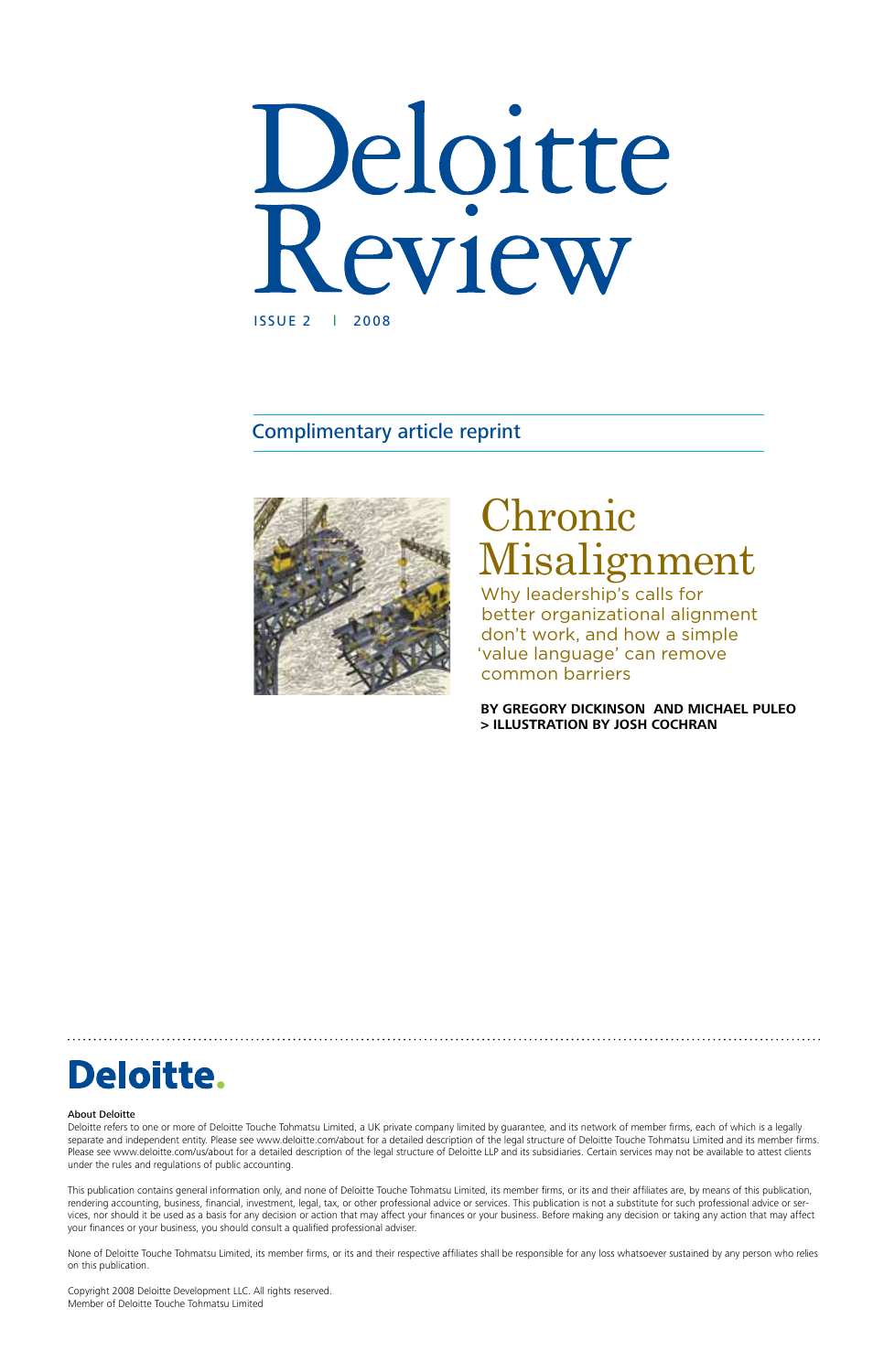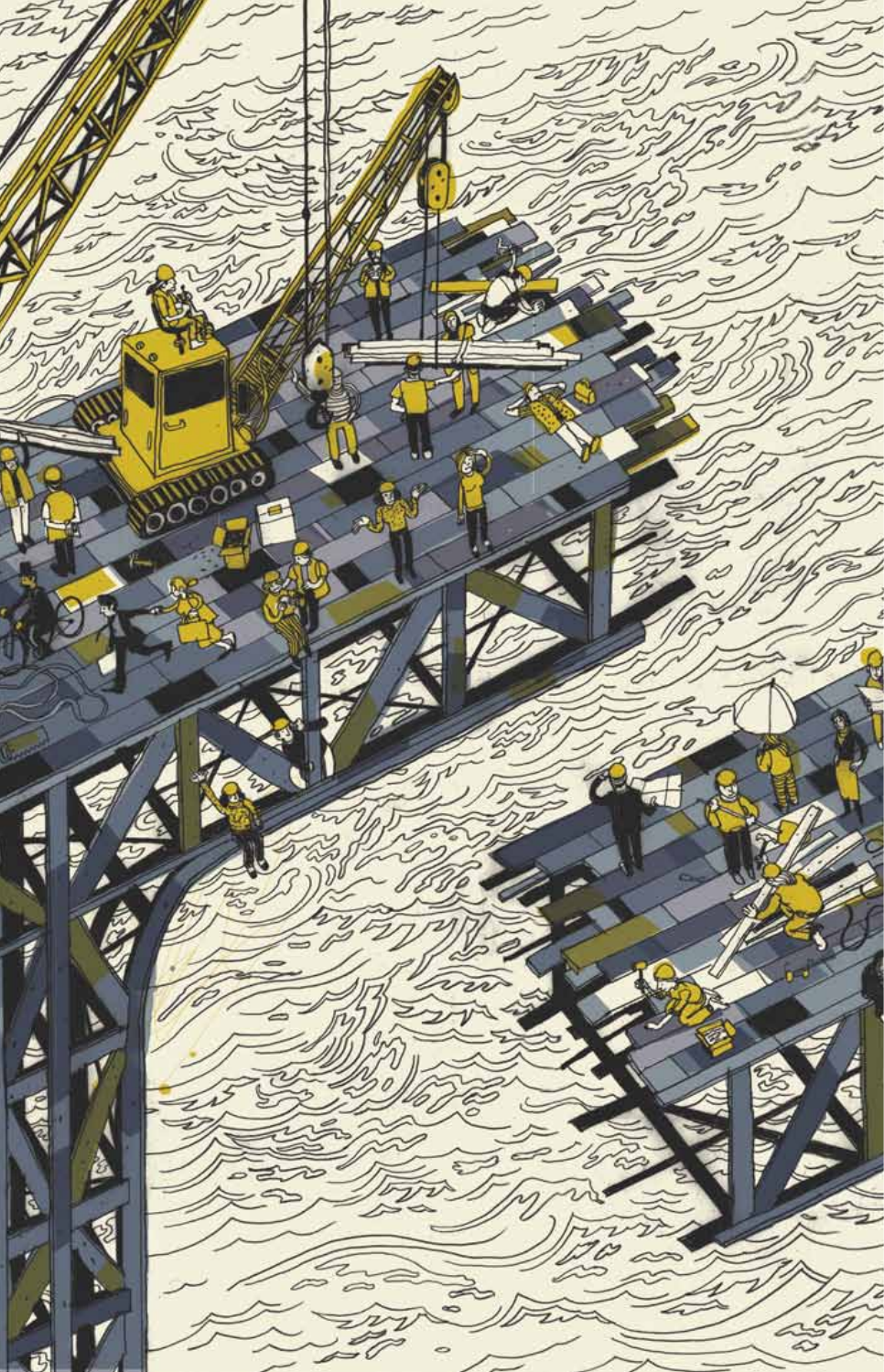# Chronic Misalignment

Why leadership's calls for better organizational alignment don't work, and how a simple 'value language' can remove common barriers

BY gregory dickinson > michael puleo ILLUSTRATION BY josh cochran

**Everyone knows that strategies**<br>
are essentially useless if they<br>
don't influence what actually<br>
happens across the company<br>
on a daily basis. Leaders increasingly are essentially useless if they don't influence what actually happens across the company expect that people throughout their organizations will "think like owners," aligning their actions more directly with the strategies and priorities of the company. This has worked for some organizations, but for many more it has not. Why have some been able to create alignment, and why haven't the others?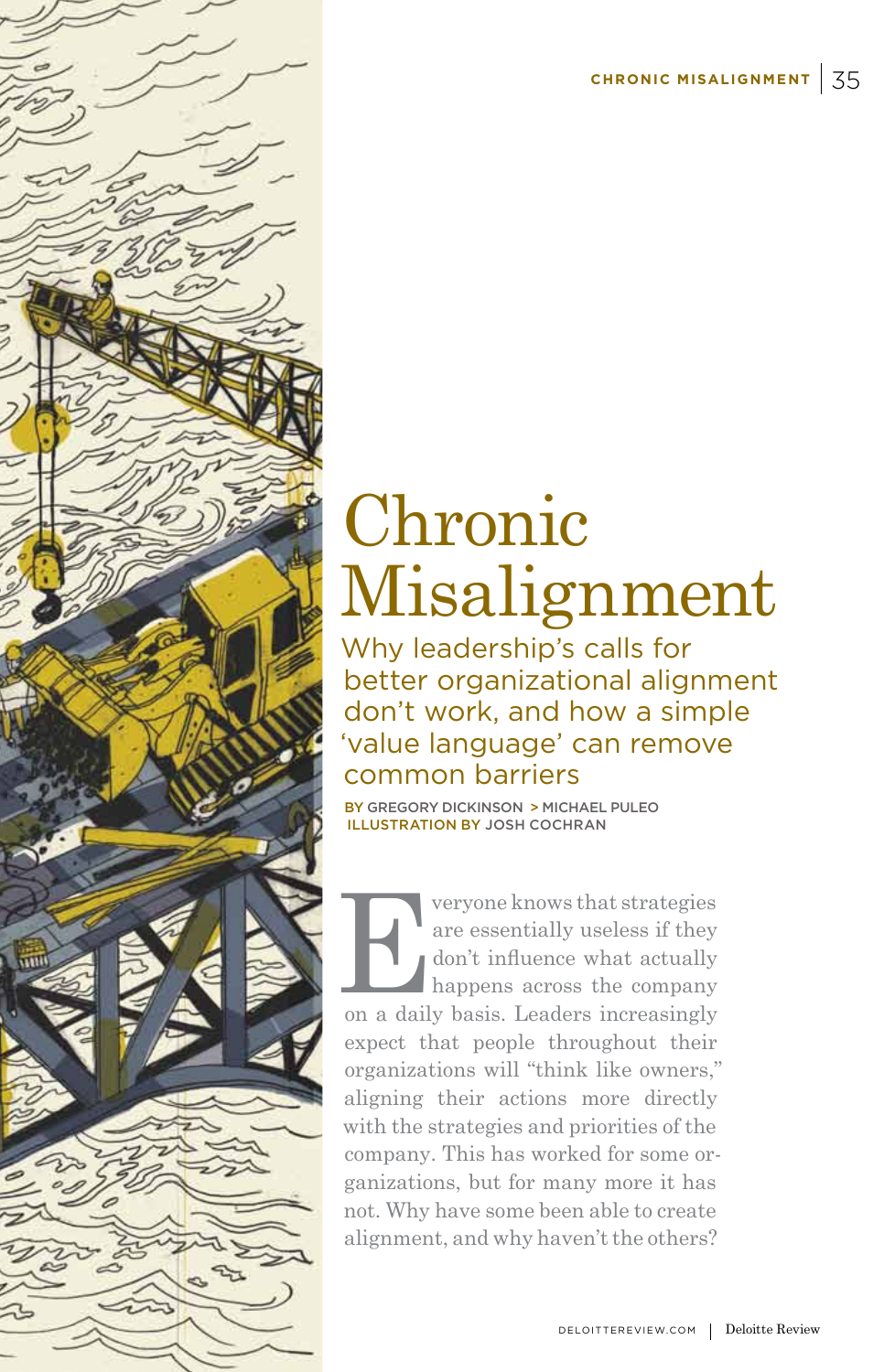Many efforts have been made to explain the differences, and the vast majority of the resulting articles and books are insightful in both their diagnoses and their prescriptions. What can get lost, however, is that the simplest explanation of poor alignment is often the most useful: people cannot align their actions and decisions with the strategies and priorities of the company if they lack an accurate understanding of the company's strategy, its performance, the resulting priorities, and the ways in which their actions affect the performance of the company.

Many companies simply do not build a sufficient understanding of the business among the levels of people who make operational decisions across the company. Consequently, asking people to align their activity with strategies and priorities is unlikely to produce results and may actually frustrate ambitious, well-intentioned staff.

So how well-primed is your company for alignment? Here's a quick way to assess the readiness of your own organization. Have a look at the five questions in the sidebar and ask yourself:

- How much consensus is there among our executive leadership team around the answers to these questions?
- How far down in the organization do you have to go before there is little or no clarity around the answers to these questions?

#### Five key questions for your Organization

#### **How much consensus is there within your organization?**

|   | <b>How does our organization create</b><br>value for our shareholders/stakehold-<br>ers?<br>What do we provide, to whom, and on<br>what competitive basis?         |
|---|--------------------------------------------------------------------------------------------------------------------------------------------------------------------|
|   | What do we have to be good at to be<br>profitable?<br>Do we have to have the best products,<br>the lowest prices, the best locations?                              |
| 3 | How are we doing?<br>Are we good at the things we need to<br>be good at; are we on track from finan-<br>cial, customer, process and develop-<br>ment perspectives? |
|   | What improvement areas matter the<br>most?<br>What types of investment and im-<br>provement efforts are we (and should<br>we be) pursuing?                         |
| E | Are our people pointed in the right<br>direction?<br>Do we have the right people, and are<br>their incentives consistent with our<br>needs?                        |

If your answers leave you feeling confident and secure, your company is in the minority. Our experience suggests that there is frequently little common understanding around these questions, even at senior management levels, and that what common understanding does exist usually deteriorates rapidly one or two levels deep in the organization.

In a recent Deloitte Consulting LLP survey of financial executives, 78 percent reported their most pressing worries revolved around three related challenges: improving the understanding of causal relationships between operations and shareholder value; effectively communicating improvement plans and progress to all levels of the organization; and resolving the misalignment of project portfolios.

Also insightful were these executives' perceptions of who within their organizations was most in need of a better understanding of the causal relationships between shareholder value, strategies, financial performance and change efforts. Eighteen percent reported that their companies' top executives were most in need, while 65 percent thought middle management and line staff were most in need.

To be sure, some companies excel at creating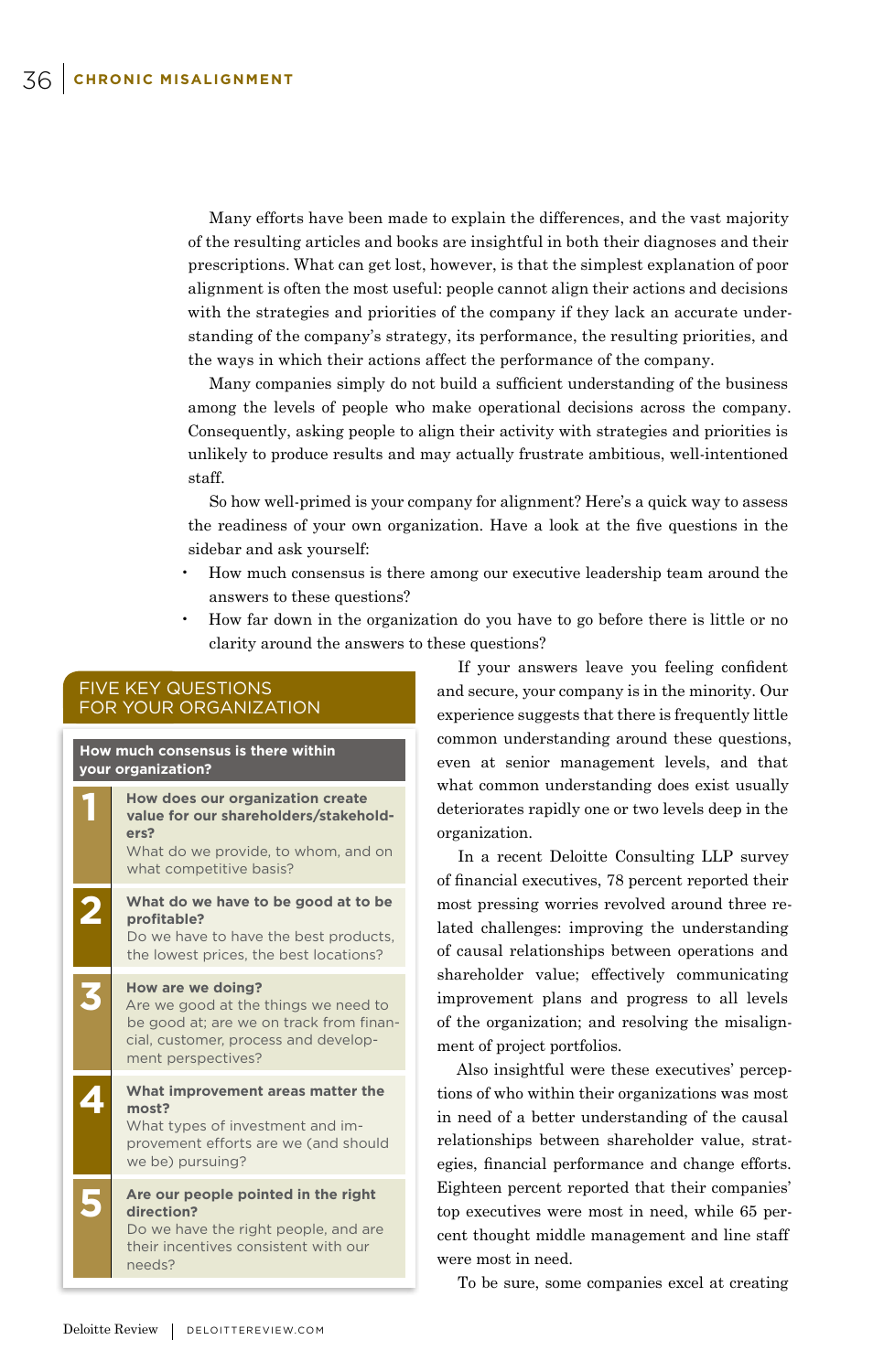a common understanding and focus. For example, call center sales representatives at one high-performing manufacturer understood that their company created shareholder value primarily through asset efficiency. Furthermore, they were able to explain how this fact impacted the company's product strategy, manufacturing techniques and compensation schemes. This deep understanding of managementoriented concepts among line staff has almost surely contributed to the company's exceptional performance year after year — not to mention its above-average retention of highly skilled people.

#### Realizing the power of alignment efforts

ne of the strongest and most sophisticated methods for creating better alignment is to define a set of key performance metrics (a "balanced scorecard" in the parlance of Norton and  $Kaplan$ <sup>1</sup> to keep attention focused on the company's most important performance needs. The next step is often to tie investments and performance measurement to this set of metrics. Hoshin Planning goes a step fur-

ther by creating direct ties between the metrics of the company and the performance measures for senior executives, division leaders, line management, and workers deeper within the operational areas of the company — all in a cascading, linked set of progressively more granular metrics.

While these approaches have proven strong both in concept and application, their benefits can be negligible if they are not preceded by an improvement in the business awareness and understanding of the people involved. Management by metrics can markedly improve alignment and the performance of the company, but the reach, durability and flexibility of this approach will be severely limited if only those at the top of the organization understand the rationale for those metrics — i.e., if the workers deeper within the organization see the metrics as the outputs of a black box.

**"**People cannot align their actions and decisions with the strategies and priorities of the company if they lack an accurate understanding of the com-

pany's strategy, its performance, the resulting priorities, and the ways in which their actions affect the performance of the company.**"**



Such a condition can create a myopia that grossly underutilizes the intelligence and motivation of large portions of the organization. It can also make it very difficult for people to work cohesively with colleagues across other business units or functions.

So how can companies create an empowering understanding of the business deeper within their organizations? The answer often lies in creating a shared view of how the business works — an explanation of how the operations of the company ultimately create business value in bottom-line financial terms. This shared view of the company can help establish a common perspective and language for discussing business performance. With this common view and language in place, it should become much easier for leaders to communicate how the company is performing and in which areas the business most needs improvement. It can also make it easier for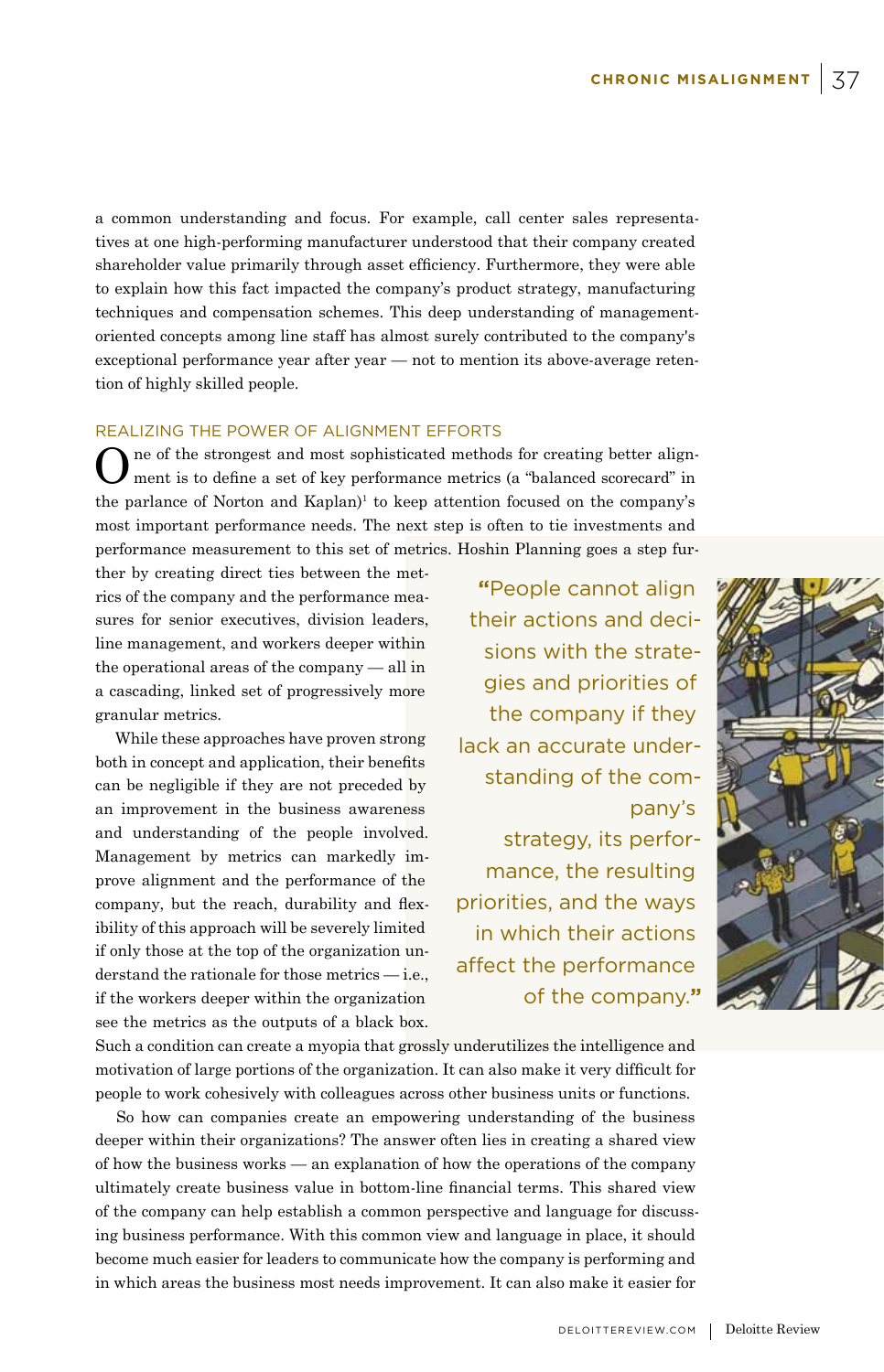leaders to understand and evaluate each others' opinions and suggestions, because the shared language provides a consistent backdrop for what they think and why they want to pursue particular actions. Equally important, the shared perspective can help educate many people deeper within the organization which, in turn, can help improve their ability to contribute to the performance of the company.

#### Value maps: Shared "value language" to link operational performance to business results

ne of our most consistent findings from work with all levels of people in the organizations we serve is that people are hungry for information that gives them better insight into how their leaders think and that helps them understand how what they do (and could do) creates value for the company.

The other good news is that it doesn't take (much) rocket science to start to get your people onto the same page. We have found that a new twist on an old concept — a quasi-DuPont model tied to operational business processes and tactical improvement actions — can catalyze much stronger business understanding and



**"**With this common view and language in place, it should become much easier for leaders to communicate how the company is performing and in which areas the business most needs improvement.**"**

more aligned business activity both among executives and much deeper in the organization.

The DuPont model is a decomposition of shareholder value into a set of financial drivers, each of which is further decomposed into its own set of subordinate financial drivers. The new twist is to attach the DuPont model's financial drivers (which, as outcomes, are influenced only indirectly through business decisions and activity) to *operational* drivers (which, as manageable processes, are influenced directly). We have found that putting these decomposition charts, which we call value maps, on a single poster provides a strong, broadly accessible framework for communicating how value is created within the opera-

tions of a company. And in much the same way a topographic map provides an objective, geographical context for planning a journey, value maps can provide a logical, concrete and consistent context for business understanding and decision-making.

Once you have established a value-centered, operationally driven value map, you can challenge your talented, diversely skilled people to continuously ask and answer the five key questions posed earlier. Equally important, you can expect them to start thinking, planning and communicating more contextually, specifically considering the shareholder value impacts of what they do and the decisions they make. The CFO of one of our clients explains why this matters:

"When we used to have business planning meetings, the IT people would use technology frameworks to explain what they were doing and why," he said. "The HR people would use an HR framework and talk in HR terms. The sales and marketing folks would use their own frameworks. Not only was it confusing for cross-functional leaders like me, but it also made it hard for these leaders to understand each other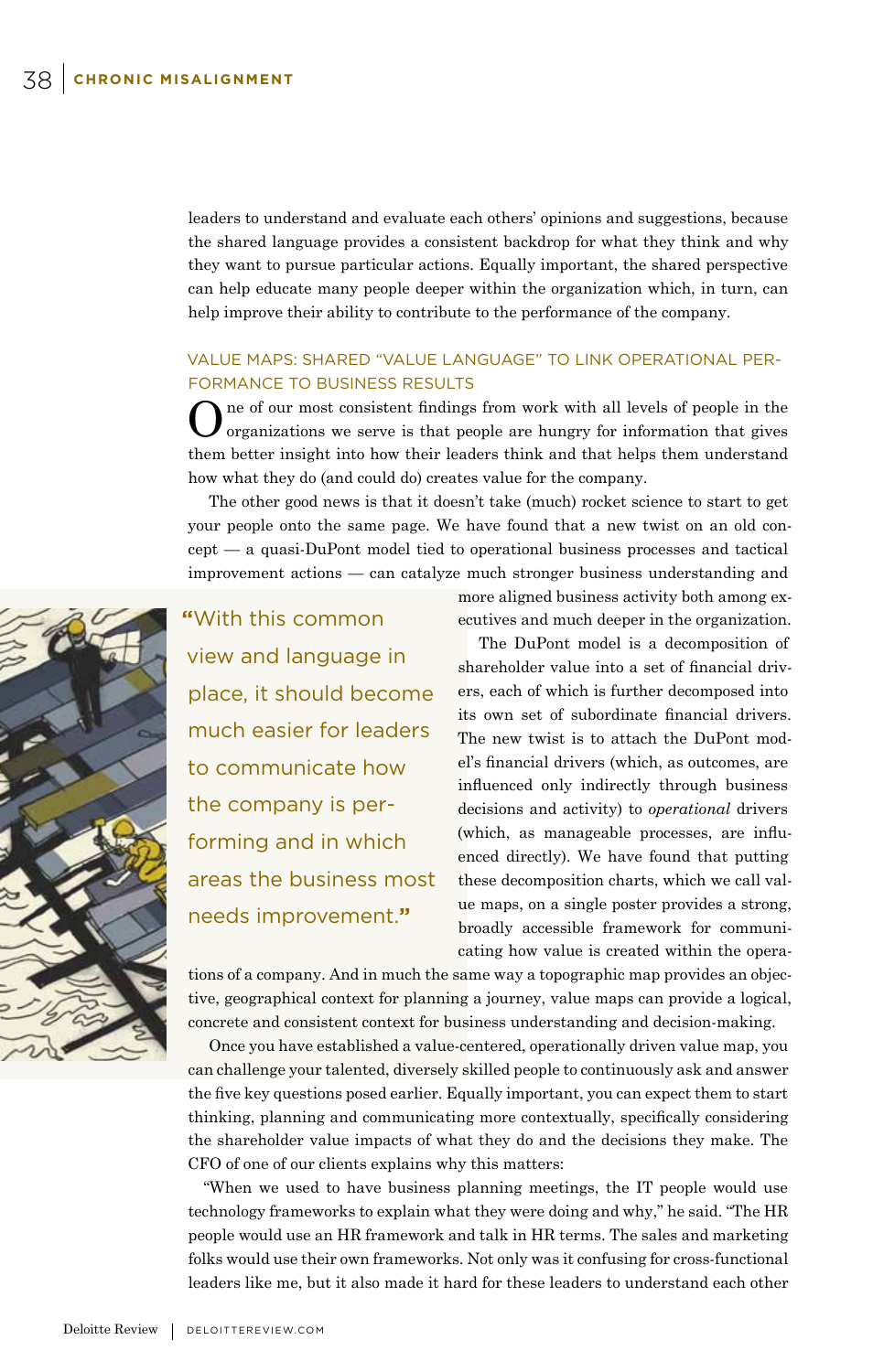## The Base "Deloitte Enterprise Value Map™"

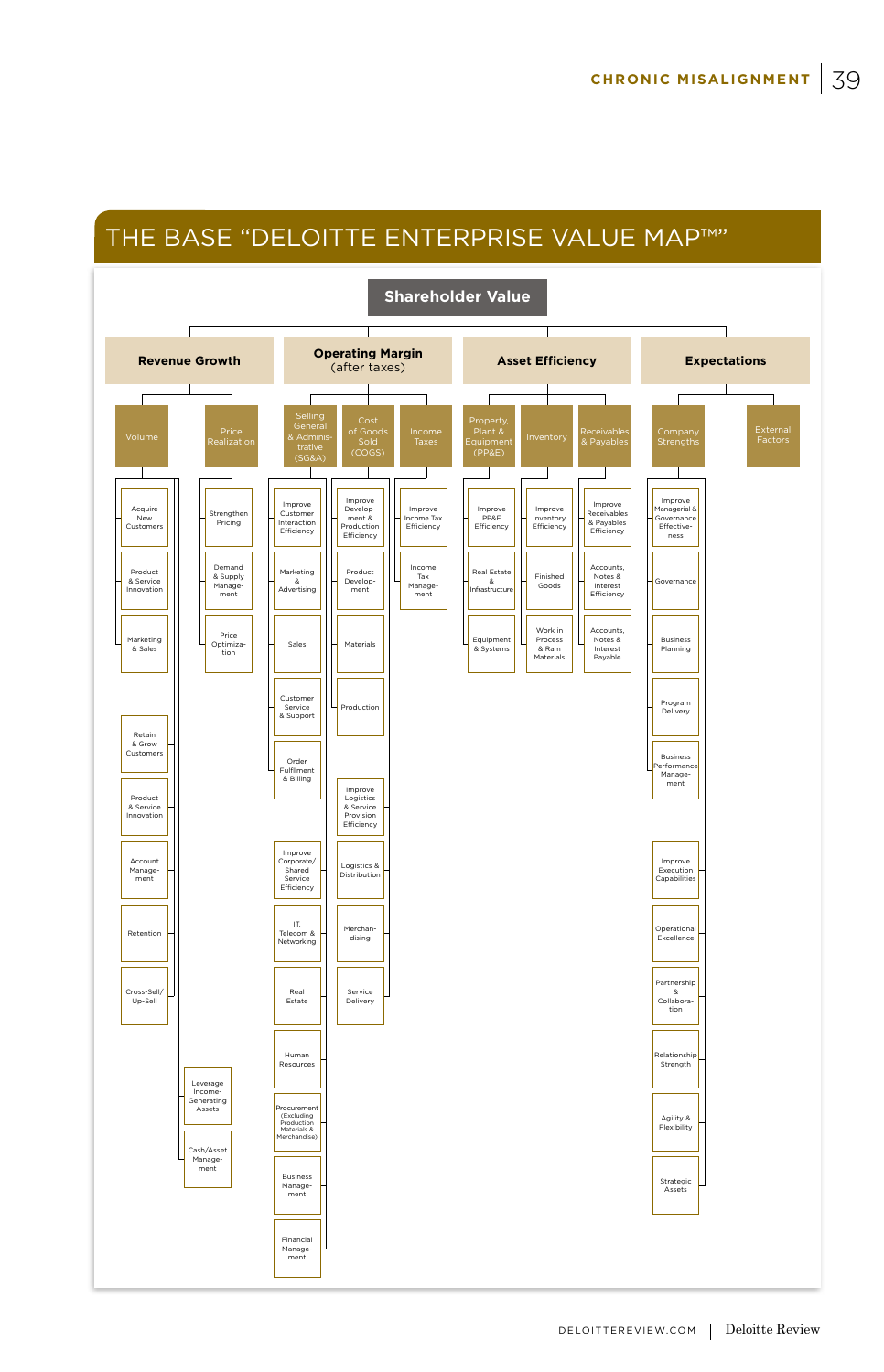and work together. Now our value map is the accepted business language, and everyone knows they have to overlay their discipline onto the business framework and not the other way around. People know that, if you can't explain what you want to do and why you want to do it using value maps as a backdrop, you're probably not thinking from the right perspective — bottom-line business impact."

When we first started using value maps with clients, we expected and received a positive response from CEOs, CFOs, COOs, strategic planners, program office leaders and other cross-functional, financially focused executives. What we underestimated was how strong the interest would be within individual business units, departments and project teams.

As we began helping leaders use value maps deeper within their organizations, it became clear that these relatively simple, single-page posters were typically more effective in communicating goals, priorities and cause-effect relationships than were multi-page presentations, internal executive memos and annual reports. People throughout the company started to see the maps as windows into the thought processes and priorities of their company's executives and shareholders. Furthermore, people who had been unfamiliar with business terminology (especially those without formal business training) were frequently surprised by the simplicity of the concepts and the cause-effect relationships.

#### Principles for building an effective value map

#### **Orient it toward shareholder value — True North**

Long-term shareholder value is the ultimate measure of whether or not a company is creating sufficient value for customers, employees and broader communities.

**Structure it around shareholder terminology — The Shareholder's Lens** There is a reasonably consistent manner in which shareholders view the performance of the business. This should be your people's view, too.

**Make it objective — The Lay of the Land** Maps are not subjective; they are representations of fact. Once you have an objective lay of the land, you can start incorporating opinions about where you are, where you're headed, and how you're going to get there.

#### **Tie it to activity — A Plain-English, Cause-Effect Guide to Action**

Don't build the map around organization structures or topics or concepts. Show how actions drive upward to create shareholder value.

**Make it available — The Common View** You can't expect people to make good decisions if they don't know the destination, the path, or the lay of the land.

Not surprisingly, we started seeing value maps not only on the walls of executive offices, but also on the walls of staff cubicles and project workrooms. As the head of customer relationship management for one of our clients said: "[Our value map] certainly enthused a lot of people to really understand how the work they're doing is going to affect shareholder value… and how the metrics on their programs and projects will roll up ultimately into a financial understanding of the contribution we make to the business."

Equally important, we started to see value maps used to focus and accelerate pre-existing improvement efforts. By establishing a shared language and a deeper foundation of business understanding across the organization, value maps were starting to help companies realize the full potential of powerful management approaches like Balanced Scorecards, Six Sigma, and Hoshin. While each of these approaches is powerful in its own right, value maps were providing a valuable context and language that both focused and accelerated their implementation.

#### Keys to an effective value map

ike any geographic map, value maps are intended to provide an objective, agenda-free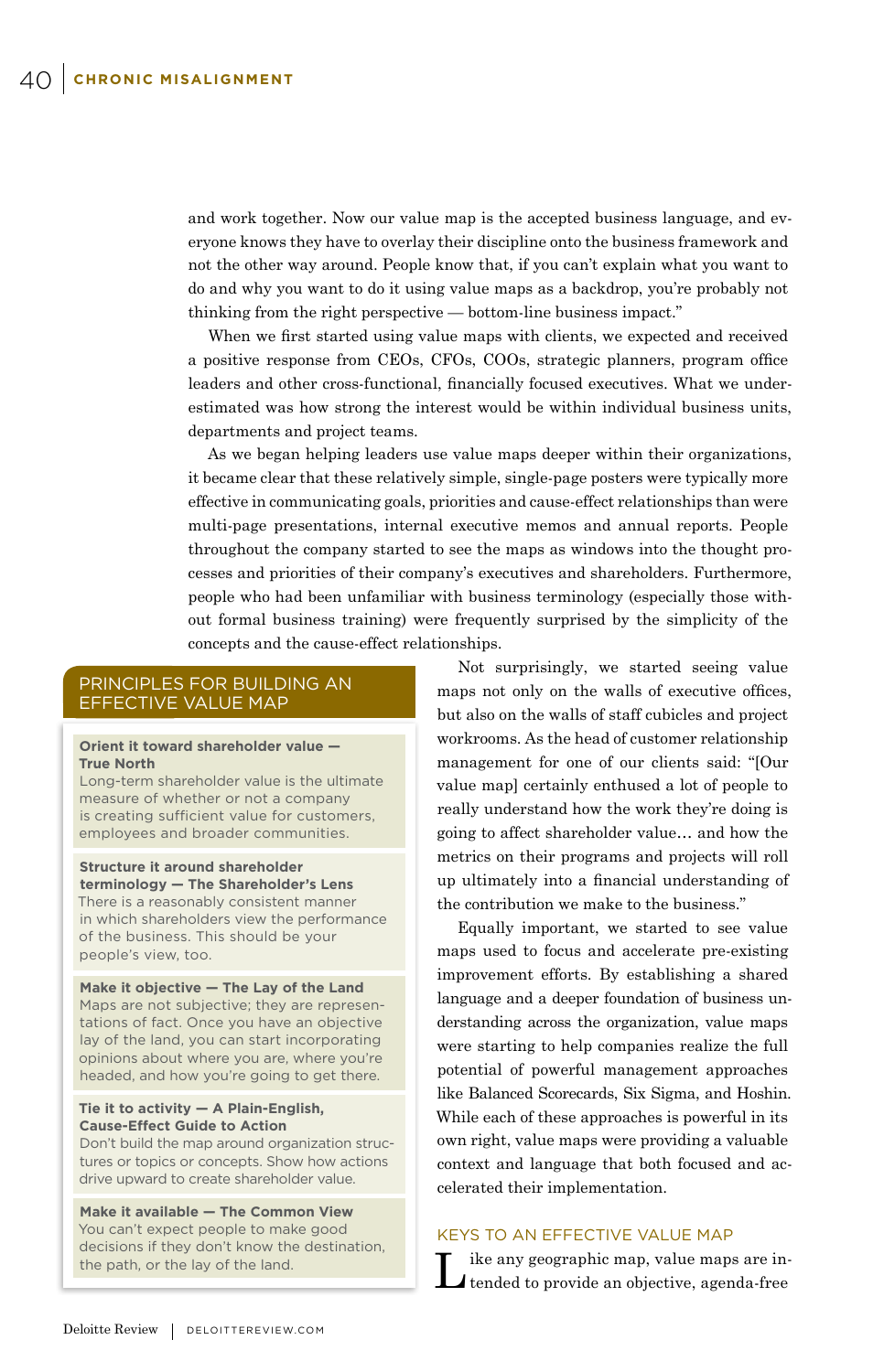## The levels of a typical value map



lay of the land. Preserving the logic and objectivity of the cause-effect relationships is the single biggest challenge in creating an effective value map. Embedding politics and agendas will doom a value map because they can threaten the acceptance of the map (i.e., Executive A sees the value map as a mechanism for promoting Executive B's agenda) and because they can impact the timelessness of the map (i.e. politics and agendas shift, so the map shifts, too.) Undeniably, politics and agendas have their place, but with this objective, fact-based map as a basis, your people will be more capable of expressing and justifying their assessments and opinions regarding where the company is, where it is headed, and how it should get there.

To avoid the political-agenda pitfall, it is crucial that the creation of the value map is overseen by the right senior executive — usually the CEO or his or her designee. It is also vital that there be a single, impartial architect whose job is to work with the company's functional specialists and make the map as factually correct, logically consistent and defensible to shareholders and market analysts as possible. There is almost always more than one right way to design the map: the job of the architect is to pick one of them, then be true to it throughout the design of the map.

Another effective technique to help maintain both quality and objectivity is to start with an existing, tested value map template and modify it only as needed. To this end, we have developed an industry-generic Enterprise Value Map that is available free of charge via our Deloitte.com Web site.

If you choose to develop your own map, or substantially alter the generic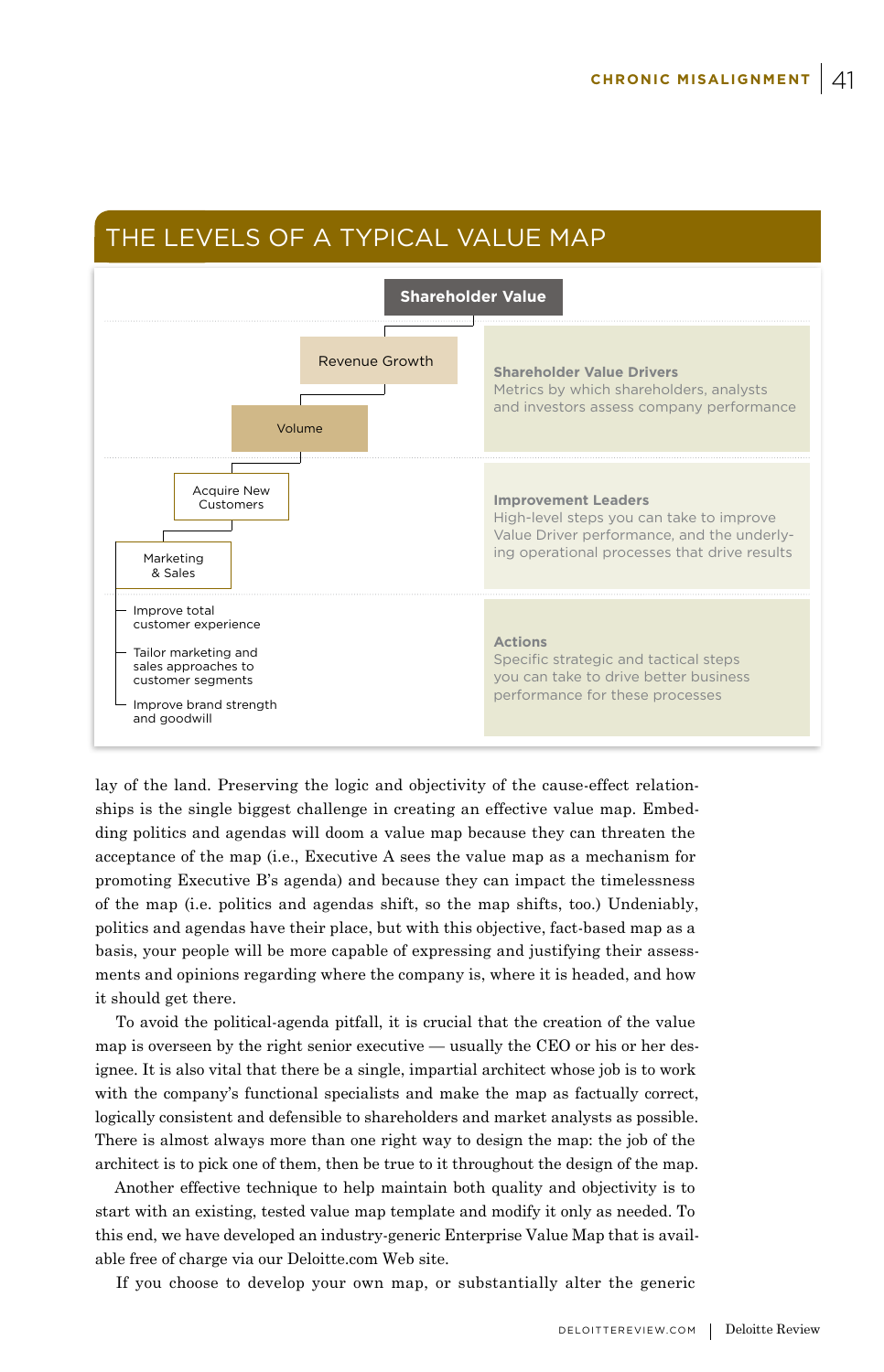Enterprise Value Map, the five steps outlined in the sidebar provide an overview of principles that will help you in your efforts to develop an objective, durable version.

Most importantly, remember that the litmus test for the map will be whether it makes sense to the company's current and potential owners. If the map doesn't make sense to these people, it will be very unlikely to instill the owner-like thinking essential to the ultimate profitability of the business.

#### Putting the value map to work

 $\mathcal{T}$  hen we first started talking about value maps with executives and other managers, one of the first things that struck us was the speed and creativity with which they started using the maps to tackle their companies' and divisions' business problems. As is the case when using any map, people tend to focus on different things depending on their needs and their roles. Some focus on the cities and landmarks, some on the terrain, and some on the roadways and distances.

Not surprisingly, senior executives tend to approach the map top down, spending most of their time focused on the destinations and terrain — the red boxes and large white boxes. As we went deeper within organizations, people typically started to approach the map bottom  $up$  — locating the operational processes and improvement projects over which they have responsibility, and tracking upward to intended business impacts.

From our experience working with leaders across organizational functions and levels, four broad uses of the value map have emerged: understand, focus, align and execute.

**Understand** relates to the idea that companies take different approaches to creating value for shareholders, competing in the marketplace and organizing their business operations — and that it is important for an organization's people to understand what choices have been made and what the implications are for the various parts of the organization. Senior executives frequently customize value maps to fit their own company's industry and culture, and then use those maps as a backdrop for discussing strategies and performance with company leaders, external analysts and other key stakeholders.

**Focus** relates to the principle that not all parts of the value map are equally important — and that effort and attention should be concentrated on the parts of the business that are most important to the achievement of chosen strategies at a point in time. Using value maps as a guiding framework, leaders assess the relative impact of financial drivers (the second row on the Enterprise Value Map) on the creation of shareholder value — for example, do small changes to some drivers create more impact than large changes to others? For the most important of these financial drivers, they also typically assess the relative impact of operational performance factors on financial performance in those areas — for example, does one of the operational drivers have a disproportionate impact on the financial driver it supports? Finally, leaders typically evaluate current performance in key operational areas to assess where improvement efforts should be focused.

**Align** refers to the principle that the company's resources should be put to work in ways that are consistent with the company's most pressing needs and priorities.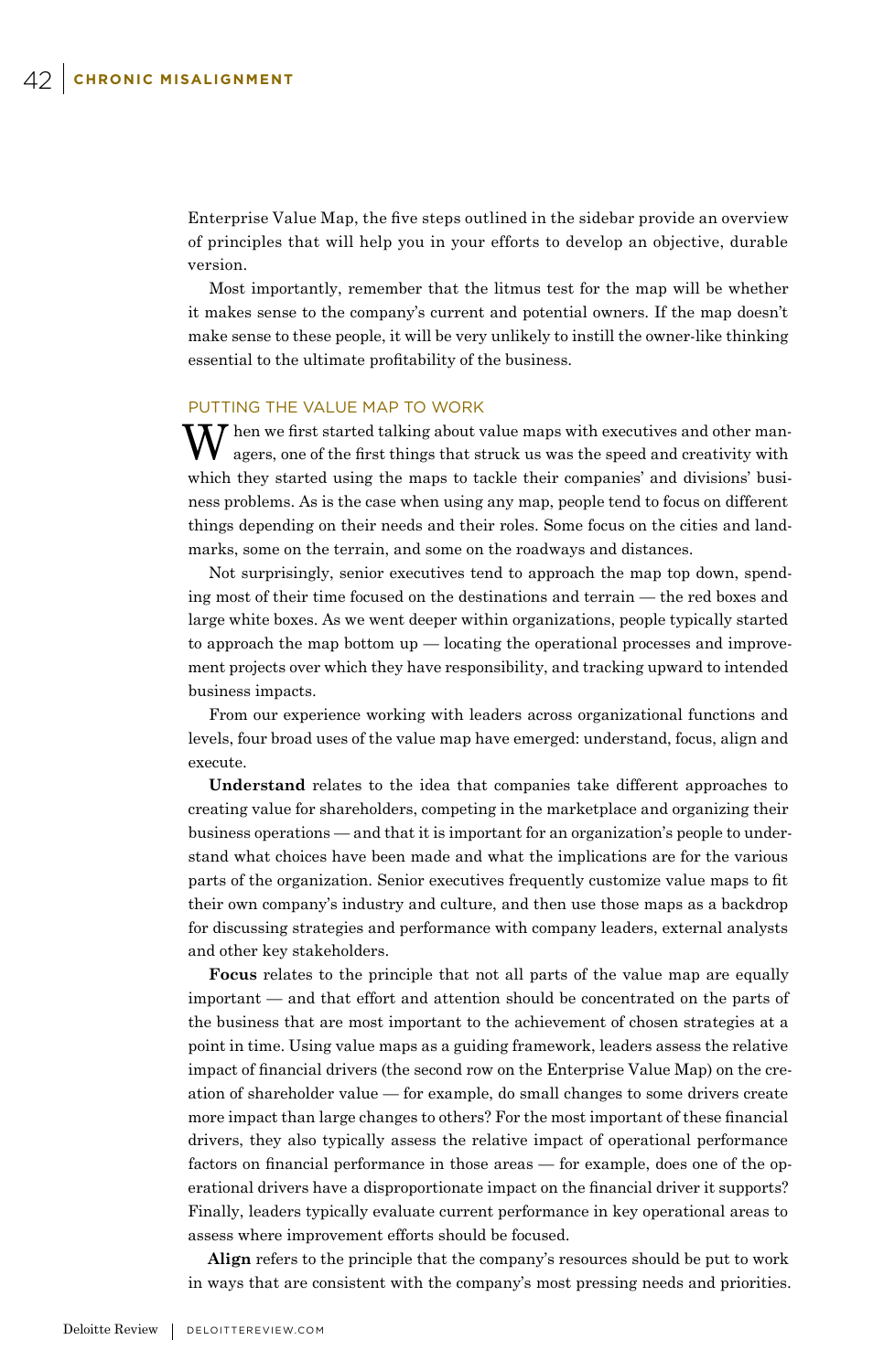### HOW COMPANIES ARE USING THEIR VALUE MAPS

| <b>Understand</b> | Articulate how organization strategies and operations create shareholder value<br>• Value Creation Strategy<br>identify the financial and operational drivers of shareholder value<br>• Industry and Company Factors<br>identify internal and external factors driving value creation<br>• Organization Analysis<br>assess how business units and functions can contribute |
|-------------------|----------------------------------------------------------------------------------------------------------------------------------------------------------------------------------------------------------------------------------------------------------------------------------------------------------------------------------------------------------------------------|
| <b>Focus</b>      | Determine which value drivers are most important and in need of improvement<br><b>• Financial Performance</b><br>EVM red-box performance relative to past and peer group<br>• Operational Performance<br>EVM white-box performance relative to benchmarks<br>• Capability Development<br>EVM expectations branch relative to current & anticipated challenges              |
| <b>Align</b>      | Align minds, activity and investments with the organization's priorities<br>• Project Portfolio Alignment<br>align investments with improvement priorities<br>• Behavior Alignment<br>align activity of people with strategic priorities<br>• Metrics Alignment<br>align metrics/scorecards with key performance areas                                                     |
| <b>Execute</b>    | Ensure project investments deliver their intended business benefits<br>• Business Case Development<br>articulate the targeted benefits and costs for initiatives<br>• Implementation Planning<br>ensure initiatives are designed to deliver needed improvements<br>• Project Value Delivery/Assurance<br>ensure projects create intended business benefits                 |

One popular alignment exercise is simply to overlay the company's key metrics (or its balanced scorecard) onto the value map and see whether they seem to be focused on the right things. Ideally, the metrics will be aligned with the key financial and operational areas highlighted in the focusing exercises explained above.

The most prevalent alignment exercise revolves around assessing the alignment of the company's (or the division's) project portfolio with the company's strategies and priorities. The simplest approach is qualitative. This involves overlaying programs and projects onto a large copy of the value map and checking whether the distribution of effort makes sense. Ideally, the projects will be largely focused on key operational areas where improvement is required.

**Execute** relates to the principle that the organization must deliver targeted results within the key operational areas of the business, and that projects must deliver their intended business results — not just be completed on time and on budget. To better understand performance in key operational areas, companies frequently use the lowest levels of the value map to help them identify what needs to be measured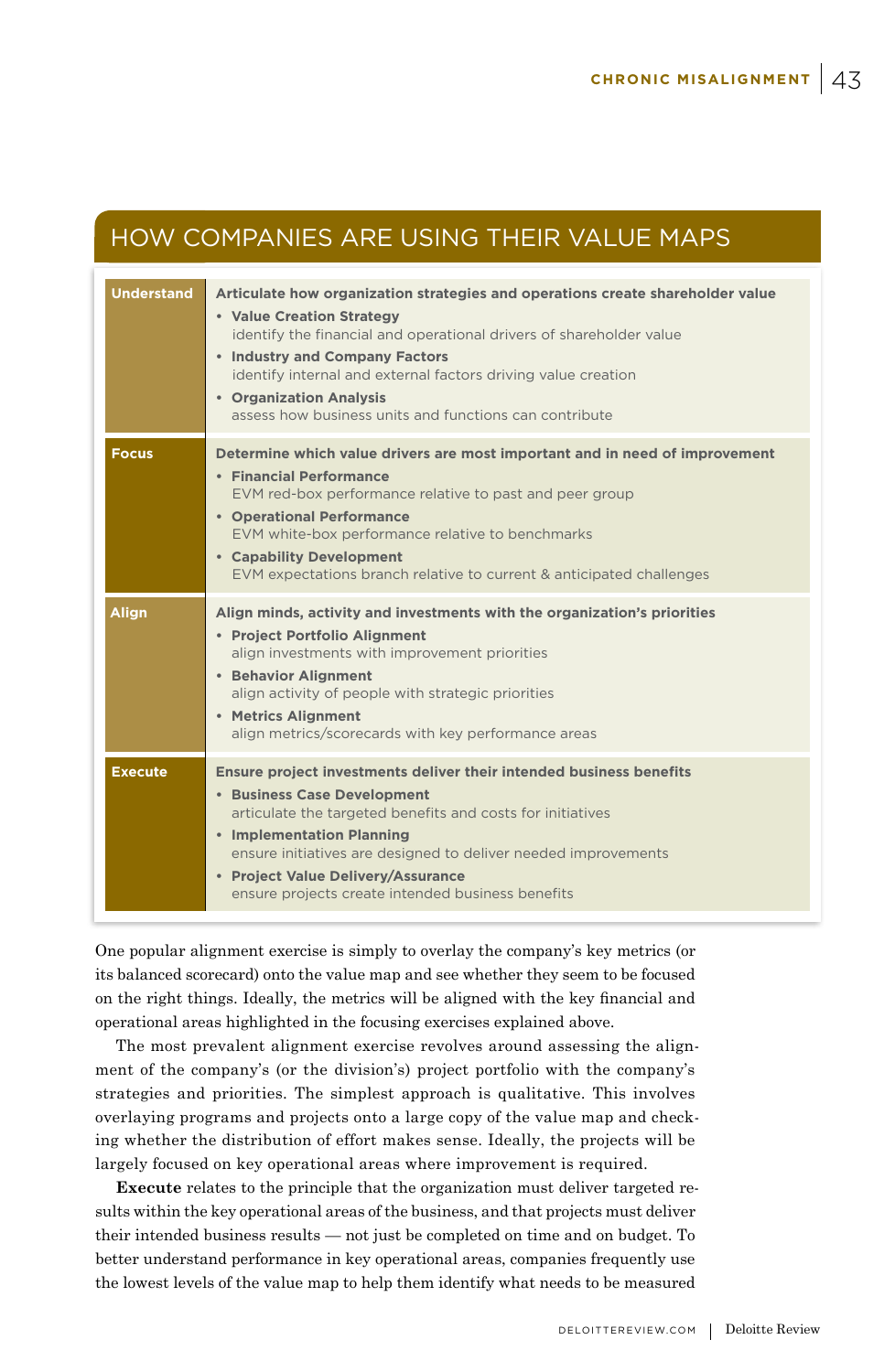at detailed process levels. To increase the likelihood that projects will deliver their intended business results, companies use the value map as a business case framework and require project sponsors to consider and articulate the multiple paths by which their initiatives can and will create value.

While using any of these techniques in isolation can help companies better link the activities to business results, using them in concert will likely have a higher impact.

#### Not rocket science

The effectiveness of value maps comes foremost from the power inherent in a shared purpose and a consistent understanding across groups of people. When leaders provide motivated, talented people with information that explains where the company is and where it is headed, they can more effectively help position them to make full use of their abilities in helping the leaders execute their plans.

There is no rocket science here. Some who look at value maps will say, "So what? We already knew this." On the other hand, a substantially larger number of people who haven't thought this way before (or at least haven't in a long time) will likely start to develop a much better understanding of how their daily activities and decisions ultimately create value for the company and its shareholders. This understanding is a crucial step on the path to strong shareholder value performance, and it is vital to the effectiveness of approaches like Six Sigma, Balanced Scorecards and Hoshin Planning. Value maps can be one of the most straightforward tools for getting the process started.

#### The value map is not the point

 $\mathbf{M}$  e have learned from our work in helping our clients use value maps that there is no such thing as a silver bullet. While formulating and distributing a value map can catalyze learning, conversations and better-directed activity, our experience has shown that this step alone is not sufficient to generate longer-term, systemic changes in behavior.

It's crucial to keep in mind that the value map is not the point. Getting people with diverse backgrounds and experience working together toward shared goals is the point, and the shared language and perspective established by value maps is just one piece of what is required to make this happen. In the end, value maps are only as effective as the people guiding their use. Consequently, the most effective use of value maps has been driven by company executives who are able not only to establish value maps as a common language, but also to integrate maps into the way the company:

- Talks about its bottom-line performance (internally and externally)
- Evaluates potential investments
- Measures the performance of groups and individuals

As is the case with most improvement efforts, you will only get out of it what you put into it. As a standalone step, formulating and distributing value maps can get the attention of people throughout the organization and provide them with an overview of how operational activities ultimately drive financial results. But without further steps to embed this thinking in managerial approaches, the maps will